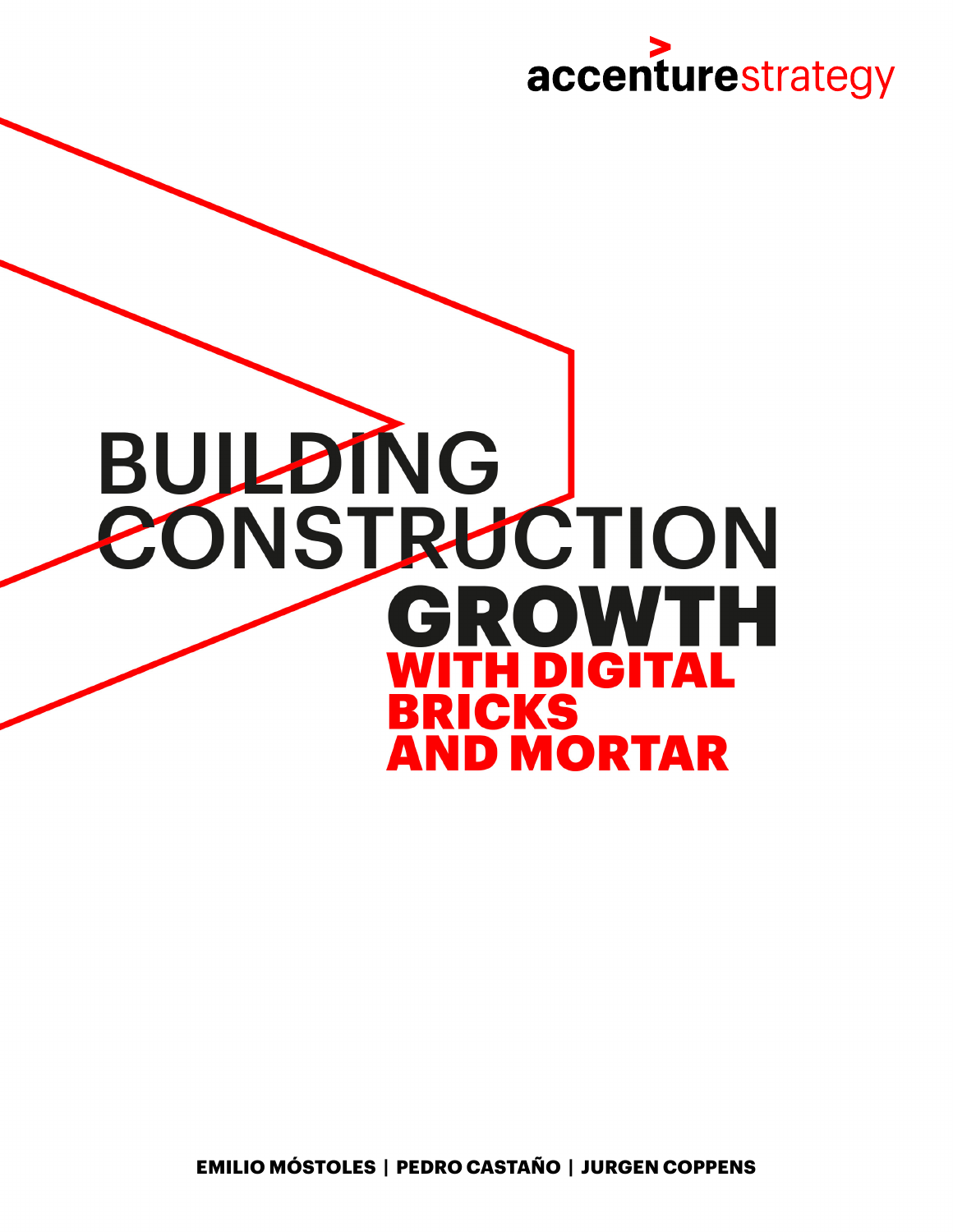WHEN MOST PEOPLE THINK CONSTRUCTION, BRICKS AND MORTAR COME TO MIND. HEAVY MACHINERY. HARD HATS.

THEY'RE VISUALIZING THE CONSTRUCTION INDUSTRY OF YESTERYEAR.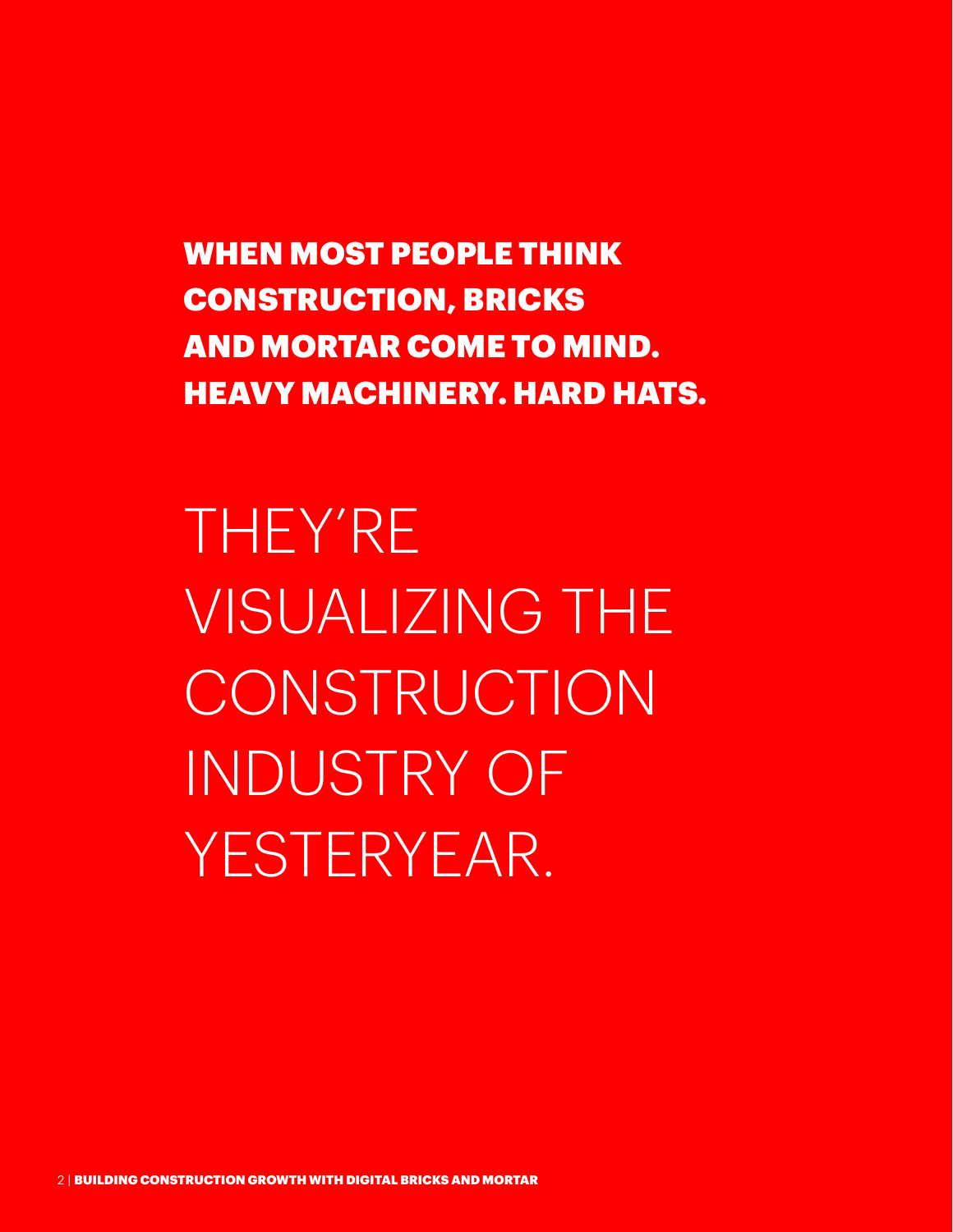Instead, picture this: a robotic system developed by the Massachusetts Institute of Technology (MIT) that can build the basic structure of a building in less than 14 hours.<sup>1</sup>

Or, this: scientists from Switzerland's ETH Zurich University are building the DFAB House, the first house in the world to be designed, planned and built using primarily digital processes.<sup>2</sup>

The building blocks for a world that runs on digital technologies are—not surprisingly—digital. Yet, in a  $$10$  trillion industry<sup>3</sup> being upended by digital entrants, many construction companies have not transitioned to digital as the mainstay of their business.

Moving to a digital model is essential for future survival as connected homes, smart factories and offices, and consumers who demand sustainable construction at the right price point become more prevalent. Companies that integrate digital technologies into their business now can increase earnings before interest, taxes, depreciation and amortization (EBITDA) growth from the typical 5 to 7 percent to 8 to 12 percent by 2020.4

Major players should not be lulled into complacency by the slow erosion of margins over time. This decline is not another temporary dip. Without implementing digital technologies, construction companies will lose to nimbler digital players who will steal share of customer.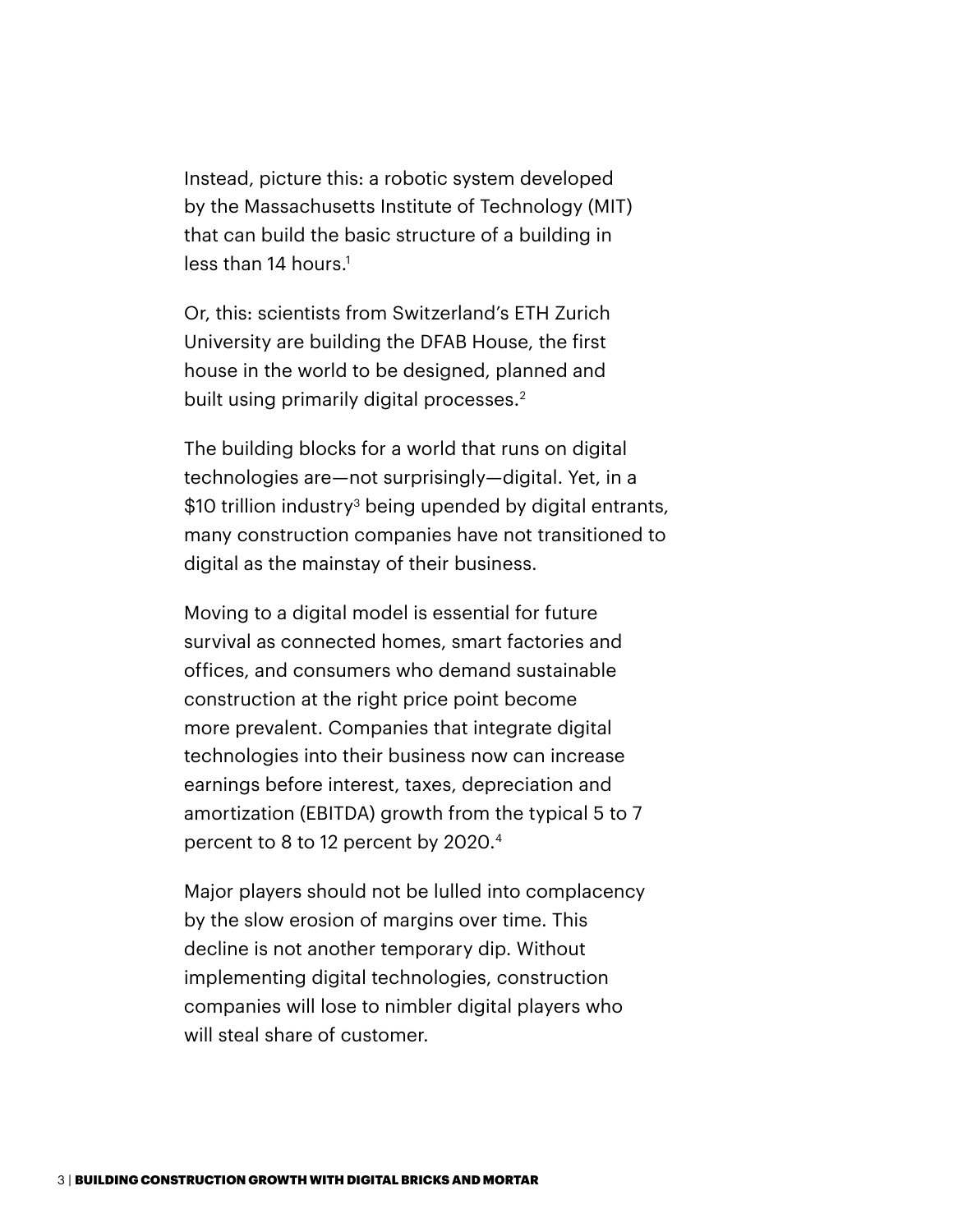# CUSTOMERS WANT A CONNECTION

Customers are bringing their expectations from other areas of their life to their desires for building. Connected cars, homes and electronics are becoming de rigueur. More than half (51 percent) of consumers back a future of smart-home technology.<sup>5</sup> And connected airports, roads, and more are fast becoming a reality. VINCI's Eurovia has created Power Road®, a road that produces thermal energy captured from solar radiation. The energy can be transferred to nearby buildings and infrastructure via a heat pump. Building owners and airports can then use it not just as a power supply, but also as an easier route to ice- and snow-free roads, parking lots and runways.<sup>6</sup>

No longer do construction customers want just an attractive, climate-controlled building. Instead, they demand infrastructure that minds their safety; provides real-time information, guidance and entertainment; and not only manages emissions but generates sustainable energy. The list goes on. To make any or all of these services a reality, a digital infrastructure is necessary. And to provide a digital infrastructure, construction companies need to become digital organizations.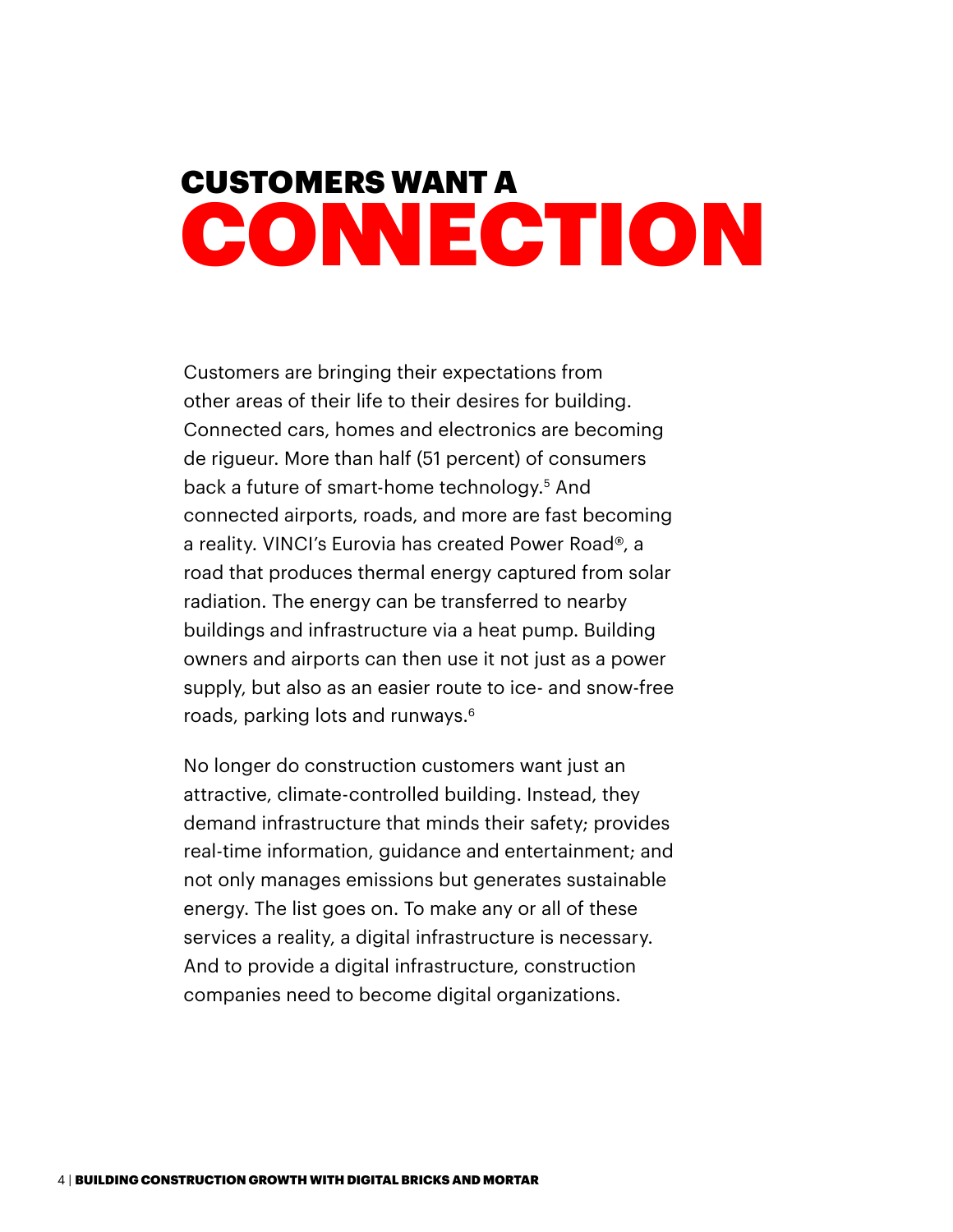# CONSTRUCTION WORKSITES AS CONNECTED FACTORIES

A digitally enabled jobsite and workforce allow a construction site to be as productive as a connected factory. Accenture Strategy analysis identified 20 partial digitization initiatives that can unlock an additional 50 percent EBITDA across a typical construction company's operations by 2020.7 Not surprisingly, 50 to 70 percent of the benefits these digital technologies unlock relate to connected worksites.<sup>8</sup>

Some construction companies are already piloting connected worksite initiatives, and seeing a 15 to 30 percent impact.9

15-30% IMPACT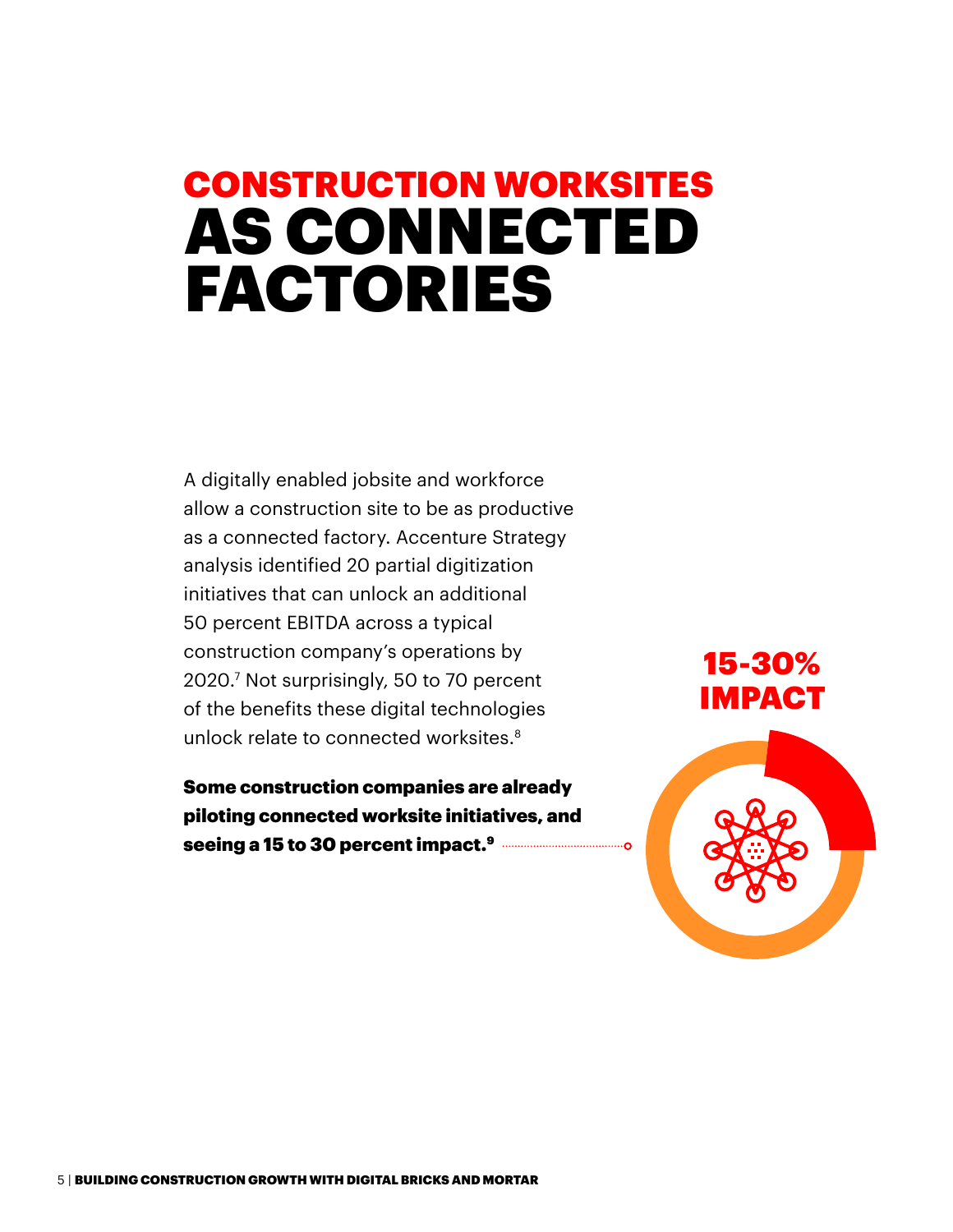# A CONNECTED WORKSITE



Crews and construction management are connected in real time, allowing for crews to communicate any difficulties in executing plans and management to communicate back any changes to plans as a result of those difficulties. 3D models can be sent via wireless devices.



Connected machines allow the home office to monitor maintenance schedules, fuel consumption, asphalt temperature at rollout and much more.



Workers wearing augmented reality visors have Building Information Modeling (BIM) data overlaid onto their real-world view of the site, giving them a detailed plan and the information that used to require paper documentation and plans.



Sensored exoskeletons allow workers to lift larger than usual loads, minimizing fatigue and decreasing injury rates.



Site managers get a real-time view of each worker, from body temperature and heart rate to location.



Connected fleets allow site managers to control who can access equipment, as well as when and where it can be used.



Online 3D printing of building components saves time and money, as crews can create what they need as they need it—particularly for specialized components.

Not only do digital technologies help a job site run better, they can get it up and running far faster than traditional methods. Using typical ground-based surveying, it is not unusual for two to three weeks to pass before a 60-acre site is fully documented. But, using drones to collect that same data, mapping a site can take four days or less.10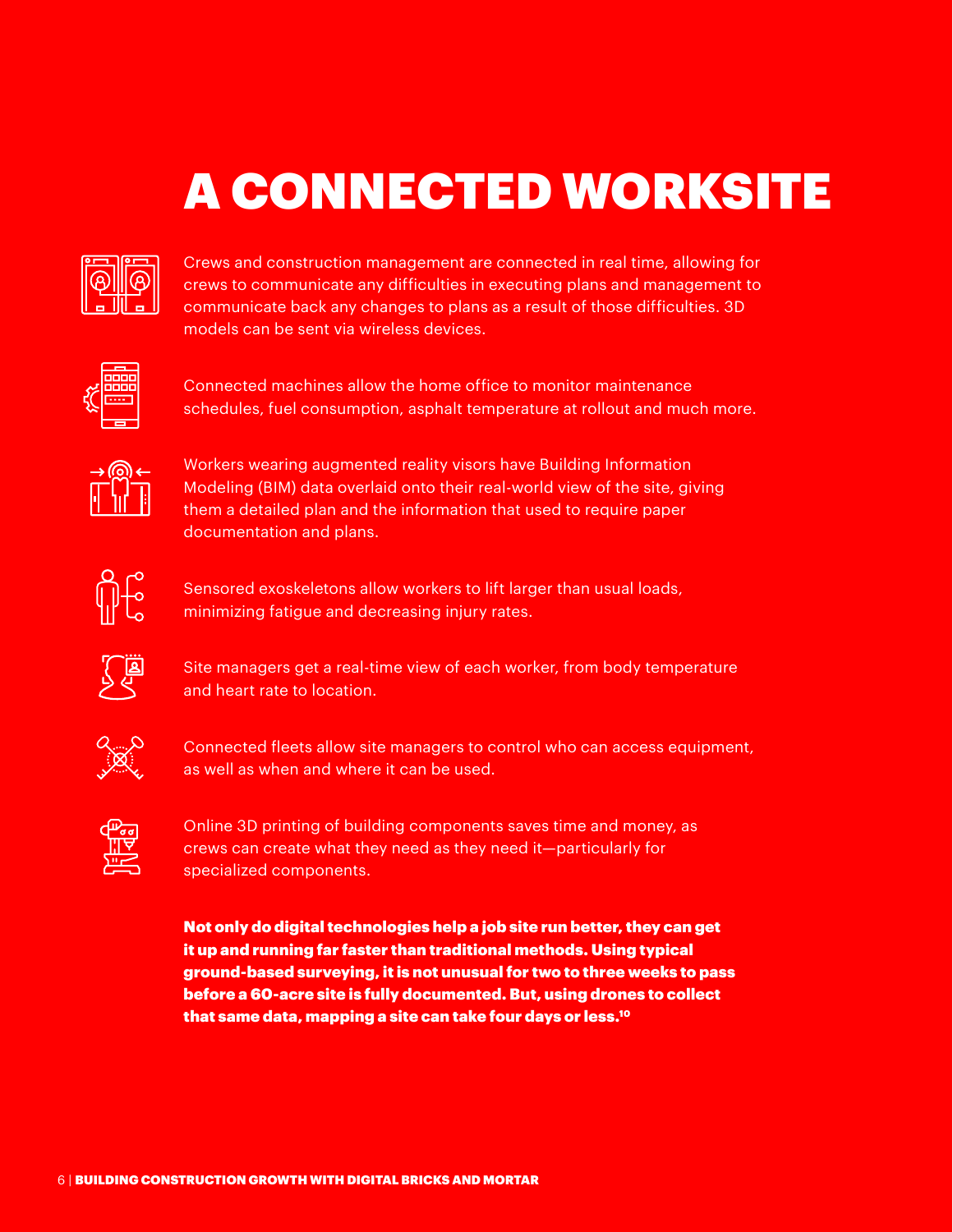# THE NEW CONSTRUCTION ROYALTY: START-UPS

Gone are the days when construction giants ruled the industry. In today's digitally fueled environment, niche players have become the seat of power. No large construction company can house the digital know-how and talent required to cover all aspects of connected buildings, smart homes and sites that run with the latest in artificial intelligence and automation. Companies that want to remain firmly established as a construction leader will begin now to form an ecosystem of niche players who specialize in the digital products and services they need to deliver on consumers' construction demands. Building these relationships allows construction firms to focus on their core business, versus becoming overly fragmented in chasing the latest technology—which is bound to become dated in a short time.

Start-ups specialize in construction site collaboration and design software, online equipment rental platforms, smart walls, customized robots—the list goes on. And with accelerator programs cropping up internationally—such as Dreamit UrbanTech, which invests in start-ups that specialize in smart cities and construction technology<sup>11</sup>—wise industry giants will partner for digital expertise rather than trying to hire it.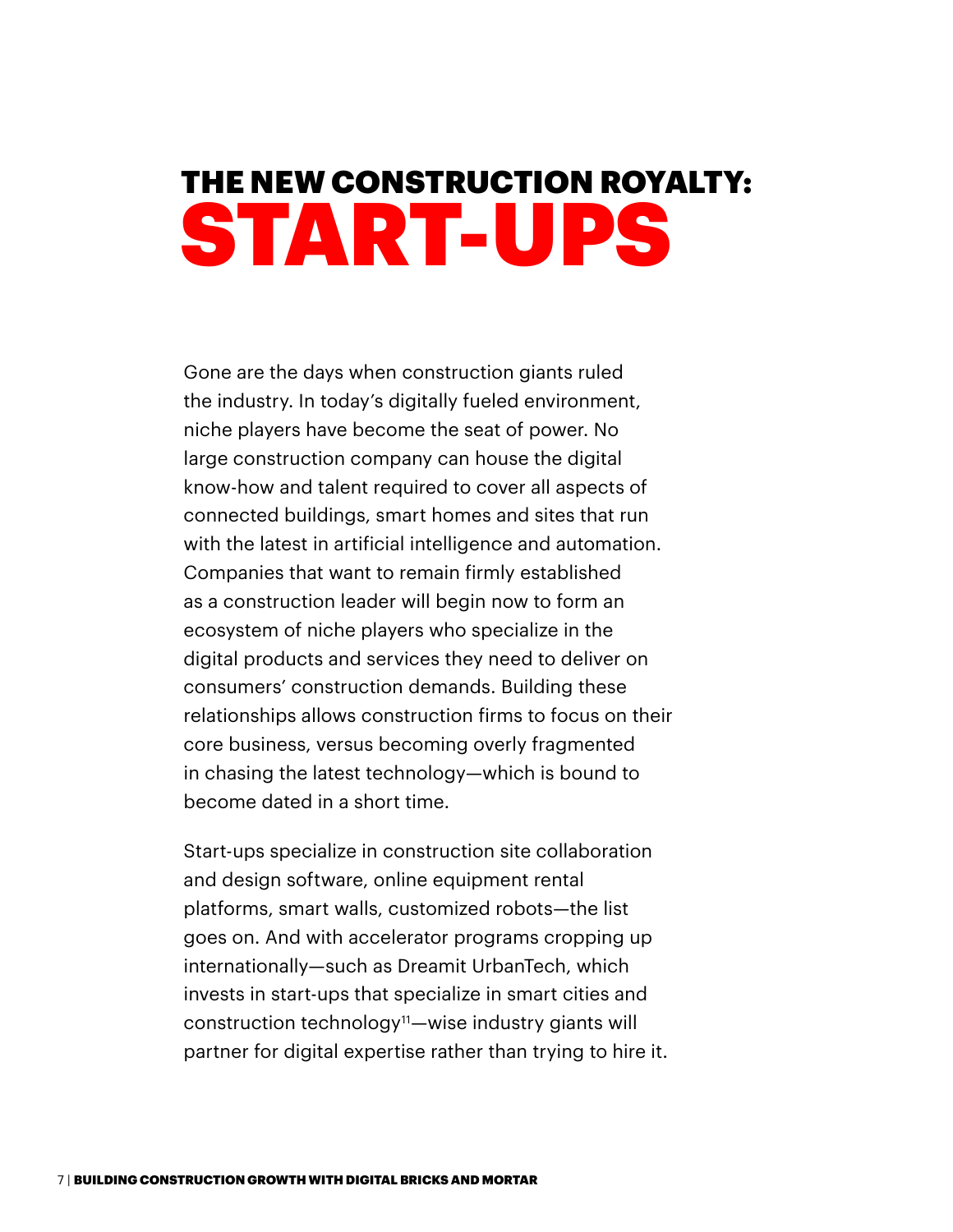# FRAMING **THE** UTURE SUCCESS

To use digital technologies to fuel growth, increase productivity and kick-start innovation—not to mention to meet growing consumer demand for connected building—construction companies should consider a few first steps:



## **SPLIT** FOCUS

Winning in the new era of digital construction requires a two-pronged approach. Yes, you must change the way you operate by digitizing your existing business. But that alone falls short of success. You must also simultaneously create new business models that will counter the cannibalization of your traditional core markets.



## INVEST NOW IN THE TECHNOLOGY THAT IS DISRUPTING YOUR BUSINESS

Wearables, drones, augmented reality, sensors and automation not only are essential to connected worksites—they multiply the value you will unlock with BIM and 3D technologies.



## ACCESS DIGITAL KNOW-HOW THROUGH NEW PARTNERSHIPS

Rather than building digital capabilities from the ground up, grow your partnerships. Look to digital start-ups for alliances and acquisitions that will help you innovate, increase productivity and fuel growth.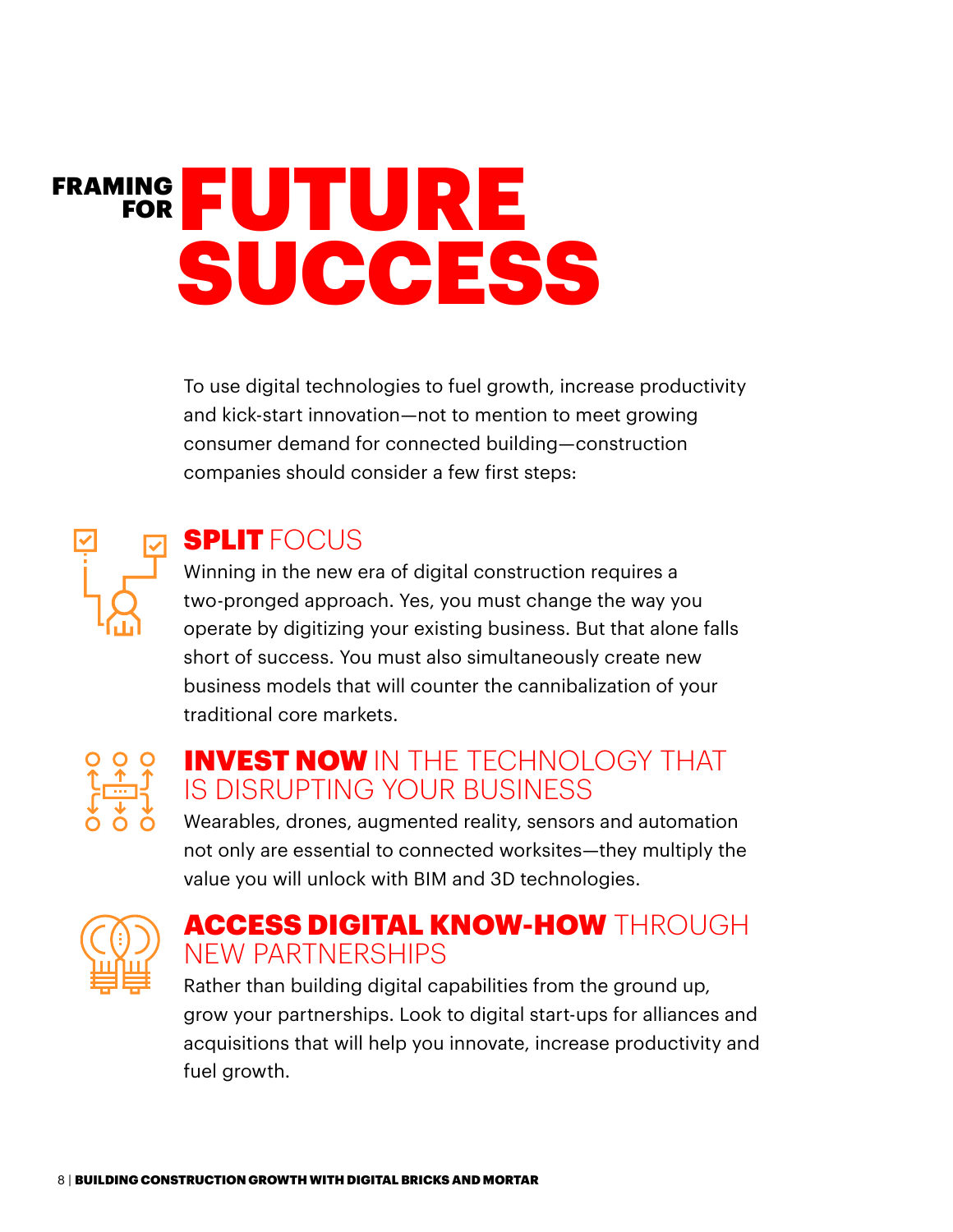### JOIN THE CONVERSATION



@[AccentureStrat](http://www.twitter.com/AccentureStrat)

**in** [www.linkedin.com/company/accenture-strategy](http://www.linkedin.com/company/accenture-strategy)

### CONTACT THE AUTHORS

### Emilio Móstoles

Madrid, Spain [emilio.mostoles@accenture.com](mailto:emilio.mostoles%40accenture.com?subject=)

### Pedro Castaño

Madrid, Spain [pedro.castano@accenture.com](mailto:pedro.castano%40accenture.com?subject=)

### Jurgen Coppens

Singapore [jurgen.coppens@accenture.com](mailto:jurgen.coppens%40accenture.com?subject=)